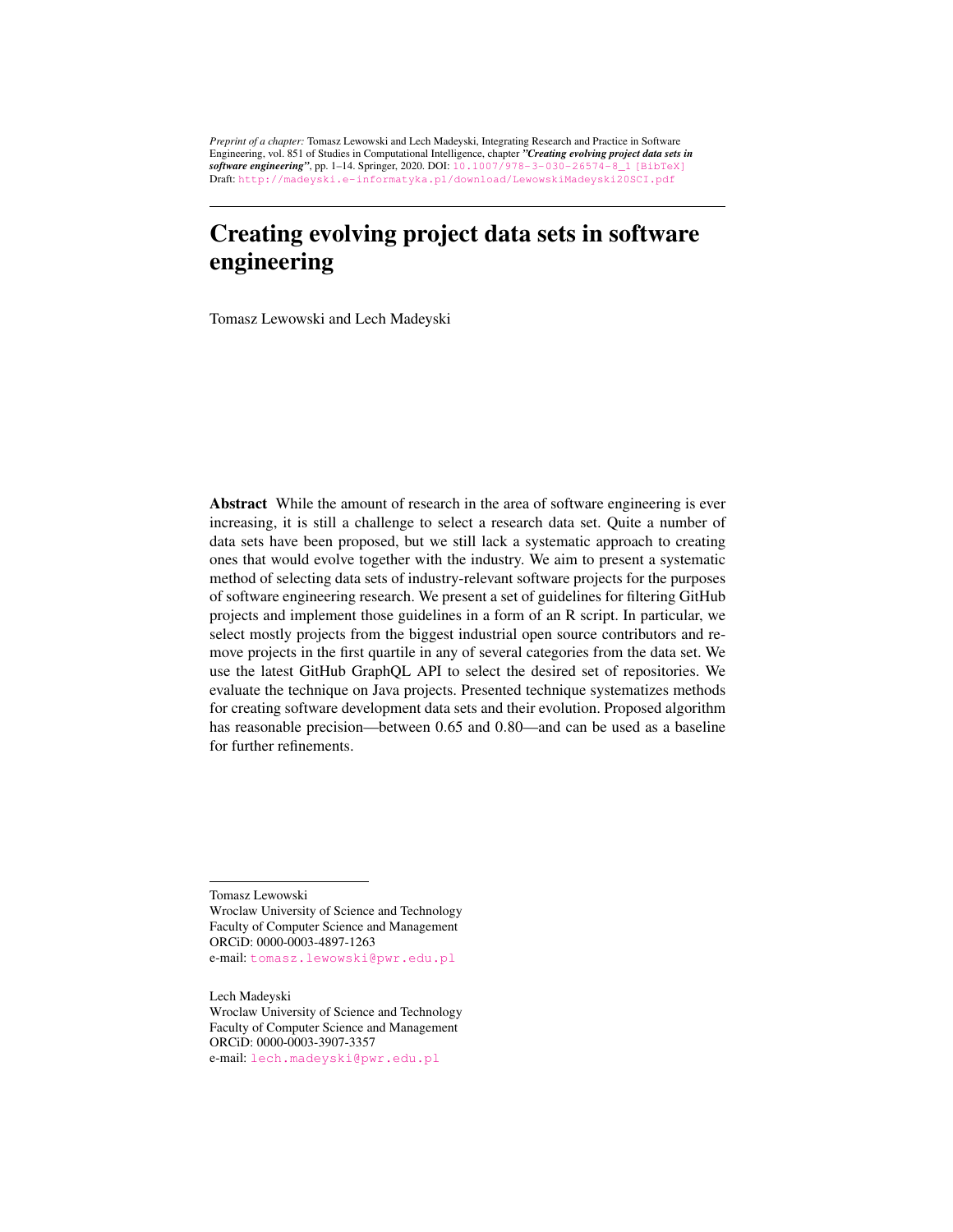## 1 Introduction

Software engineering (SE) body of knowledge expands at an amazing pace, and a lot of concepts investigated by researchers become incorporated into industrial practice — Test-Driven Development (TDD) [\[22,](#page-12-0) [34\]](#page-13-0), Continuous TDD (CTDD) [\[24\]](#page-12-1), pair programming [\[5\]](#page-11-0) and Agile [\[10\]](#page-11-1), just to name a few. Obviously, research requires data sets, and data sets on all kinds of software-related issues are ubiquitous. However, even when data sets are published, they often contain data that was selected manually [\[39\]](#page-13-1) or do not contain runnable scripts that recreate the data set [\[30\]](#page-12-2).

While there are often legal restrictions which constrain researchers to publish data sets based only on open source software, a comparison between open source code and proprietary code was already made in [\[32,](#page-13-2) [19,](#page-12-3) [21\]](#page-12-4). While features of the code do not differ substantially between both types of projects, differences may become substantial for project management-related metrics and processes—open source projects tend to have rather flat structure, with spontaneously formed subcommunities [\[8\]](#page-11-2).

Still, even mitigating problems with those metrics would not be sufficient to make a data set future-proof. Due to unbelievable rate of industry evolution, data sets become obsolete incredibly quickly. There are many reasons for that—including research being successful in solving some problem, abandoning a specific technology or simply changing industrial practices [\[40\]](#page-13-3). Regardless of the reasons, this is neither an issue that can be ignored, nor one that can be addressed in a setup with a fixed data set.

Some data cannot be obtained automatically and require manual inspection. In particular, manual data labeling or classification is often needed for data sets meant for machine learning. In data sets meant for machine learning we generally cannot avoid manual work, simply because if we had an algorithm that classifies data and is able to create the data set, we would not need to create this algorithm any more<sup>[1](#page-0-0)</sup>. Since human input is the core of the data set, said data set cannot be recreated automatically. However, even for this kind of data, the data set should evolve together with the domain.

Yet there is also another type of data set—one that is created purely from static data. Examples of such data sets include excerpts from existing source code repositories or issue trackers. This kind of data set does not require any additional modification except API calls to fetch proper records. We argue that this kind of data sets should not be published as static data sets but as regularly updated snapshots, preferably together with tools for automatic refreshing. This would allow researchers to analyze the evolution of the data set (and thus—represented context) and evolve techniques used to tackle their problem. We still perceive value in static data sets, but we believe that their main purpose should be to guarantee research reproducibility.

<sup>&</sup>lt;sup>1</sup> except for specific cases like insufficient performance or for reverse-engineering, which we ignore in this discussion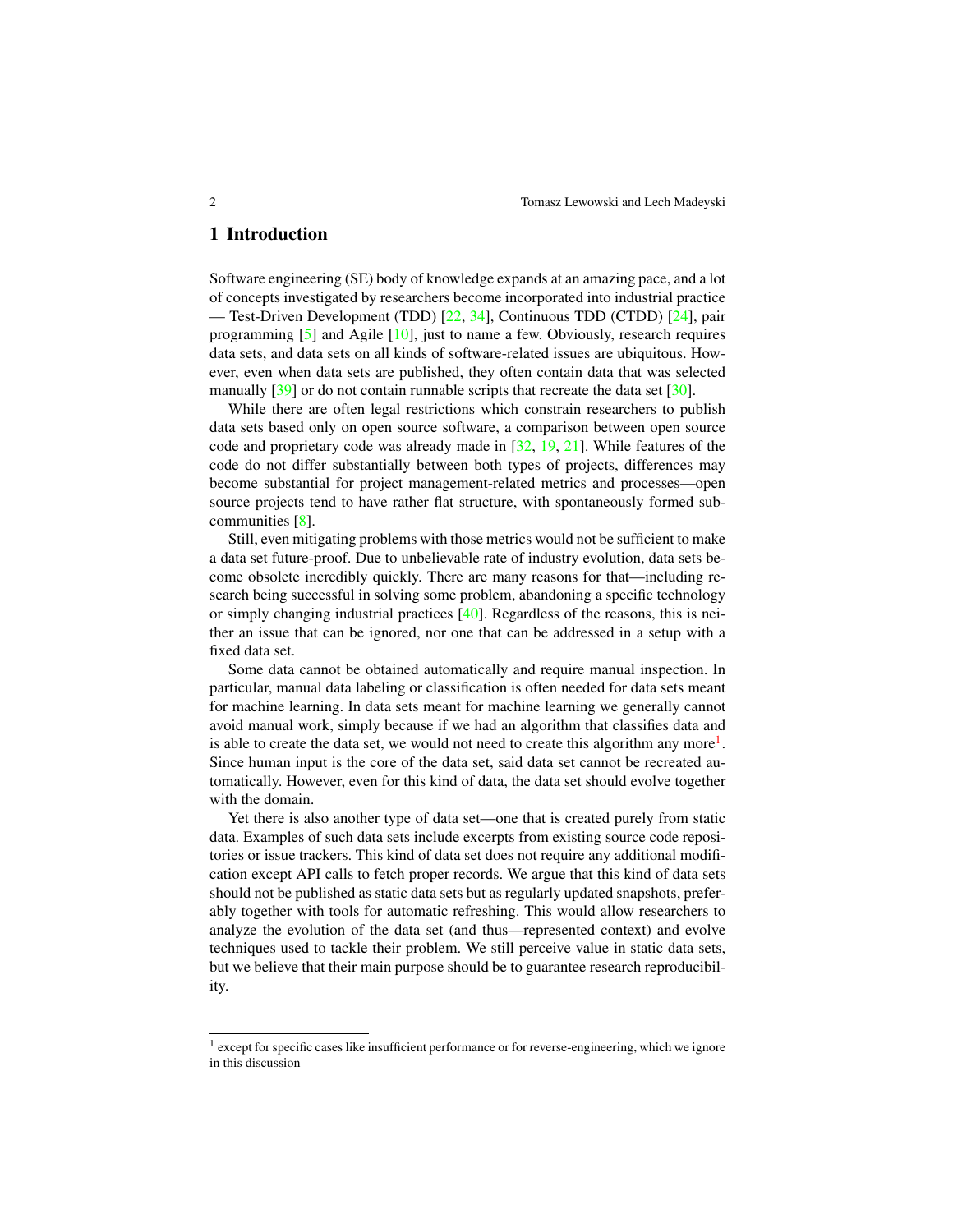Since researchers are interested in various properties and populations, it is understandable that data set creation rules will vary between studies. Some researchers will be interested in all Java projects, others only in Android projects, Python or JavaScript. Some will only want projects of certain scale, others only ones that adhere to some predefined architecture (e.g. MVC) or using some specific constructions or tools. We notice the need for various data sets created for various populations. At the same time, we believe that publishing a static data set for further research (as opposed to providing it for study reproducibility) is not a sound strategy. Instead of providing only the data set, one should also provide a procedure for creating this data set, preferably in form of a runnable script. Only this will provide reproducibility level required to really advance software engineering and enable solid, scientific cross-checks. This is not to say that this script will always generate the same data set—this is never possible to guarantee when using external data sources. However, data sets generated using same method share some characteristics, and these characteristics should be the core concept of an evolving data set, not the records alone.

In this study we present a technique for selecting projects which we believe are relevant for industrial usage in software development companies. This study builds upon one of the internal reports [\[23\]](#page-12-5) in a research project (supported by National Centre for Research and Development) conducted in *code quest sp. z o.o.* software development company where, e.g., selection of industry relevant projects was proposed. We focus purely on the code repository, which means that data sets created using this method may be used for mining code changes, co-changes, code smells and anti-patterns, but are unlikely to be sufficient for defect prediction or effort estimation. We present and evaluate a data set for Java, but presented technique is sound and, with minor adjustments, can be used equally well for Python, C, Ruby or any other programming language.

The rest of the work is structured as follows: Section [2](#page-2-0) describes work in this area already done by other authors. Section [3](#page-3-0) contains details of the problem statement and solution. Section [4](#page-6-0) describes evaluation of example data set obtained using presented algorithm, then in Section [5](#page-7-0) we analyze details of achieved solution. In Section [6](#page-8-0) we discuss threats to validity of the study. Section [7](#page-10-0) contains the work that will be done next. We conclude the paper in Section [8](#page-10-1)

#### <span id="page-2-0"></span>2 Related work

There were many attempts to provide a reasonable project data set for software engineering research. Published data sets generally include code repositories [\[39,](#page-13-1) [33\]](#page-13-4), issue trackers [\[20,](#page-12-6) [16,](#page-11-3) [29,](#page-12-7) [30\]](#page-12-2) or only associated metrics [\[12\]](#page-11-4). They present a snapshot of projects (or their history), sometimes together with the method used to obtain those. There are also open source tools for experiment management that allow also tracking of data set (e.g. DVC [\[3\]](#page-11-5)) or ones that work on versioning data alone (e.g. Dat  $[2]$ ).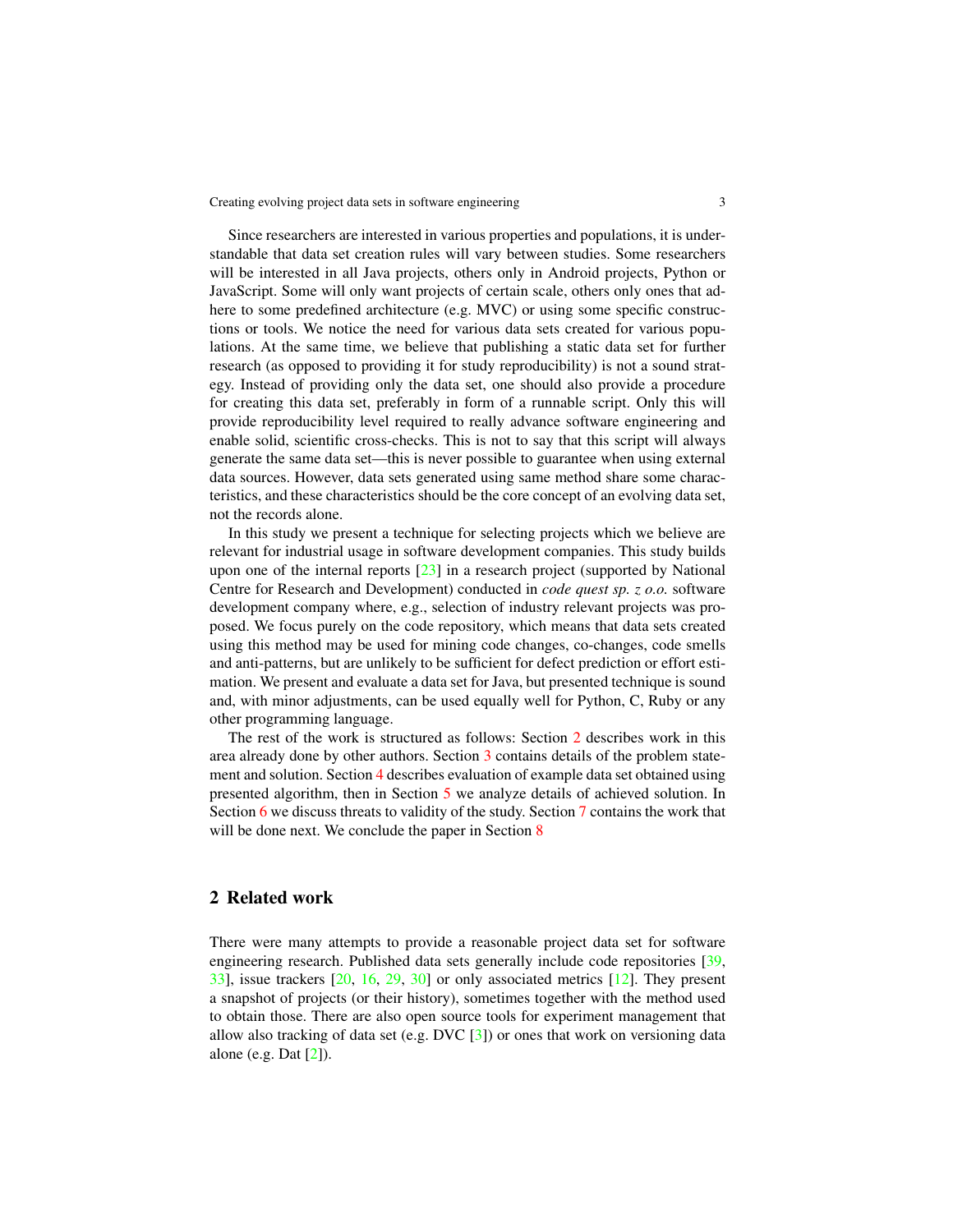GitHub itself is a common platform for creating project data sets—for example, a complete dump of one year activity of GitHub was published as a result of GHTorrent project [\[14\]](#page-11-7). Using GitHub as main data source has a number of limitations, which were discussed in detail in  $[9, 18]$  $[9, 18]$  $[9, 18]$ . GitHub platform is used not only for analyzing code but also, for example, for analysing sentiment [\[15,](#page-11-9) [31\]](#page-12-9), API usage [\[35\]](#page-13-5) and contribution patterns [\[7\]](#page-11-10).

A comprehensive list of software engineering-related data sets and resources can be found in [\[1\]](#page-11-11). Not mentioned there, but often cited repository software defect prediction data sets can be found in [\[17\]](#page-12-10).

There were several attempts at defining recommended uses of GitHub for data mining for software engineering projects. For example, authors of  $[28]$  manually evaluated 200 repositories and used those to create a machine-learning based tool that extracts repositories that contain common software development practices. Technique for selecting open source projects for teaching software engineering in presented in [\[37\]](#page-13-6), while authors of [\[38\]](#page-13-7) focused on community patterns—how developers interact and what social structures they create. Finally, a tool for selecting projects matching certain characteristics from both product and process perspective, integrated not only with Git but also with Jira, is proposed in [\[11\]](#page-11-12).

In [\[13\]](#page-11-13) authors propose delivering data sets for machine learning purposes together with data sheets that contain standardized metadata. Technically speaking, this metadata includes also maintenance techniques and evolution rules—however, the paper does not focus in detail on this way of data sheet usage. Presented data sheet is quite informal and meant mostly for human readers, not for automation. Regardless, it is still a sound concept that should make its way into the industry.

#### <span id="page-3-0"></span>3 Research setup

Initially, we aimed to provide another static data set for software engineering research. However, after creating such a data set we found out that in 6 months about 1% of projects were either deleted or moved, thus no longer accessible for reproduction. As a result, the data set cannot be used again to reproduce whole research. Since forking all repositories is not an option due to sheer volume, the data set rusts with time.

We also discovered that many well-known data sets (such as Qualitas Corpus [\[39\]](#page-13-1)) contain data that is largely irrelevant now—for example it contains projects written in Java 5. The Long Term Support versions now are Java 8 and 11, thus Java 5 patterns should not be used to assess quality of Java code any more. That is simply because the language has evolved so much (generics, lambdas and streams just to name a few new features) that previously used patterns became irrelevant.

After we discovered that providing a static data set is set for failure (or at least providing a very short usefulness period), we concluded that we must be able to easily update the created data sets. However, to do this, data set has to be created in a systematic way, preferably via an automated script. With throughput of contem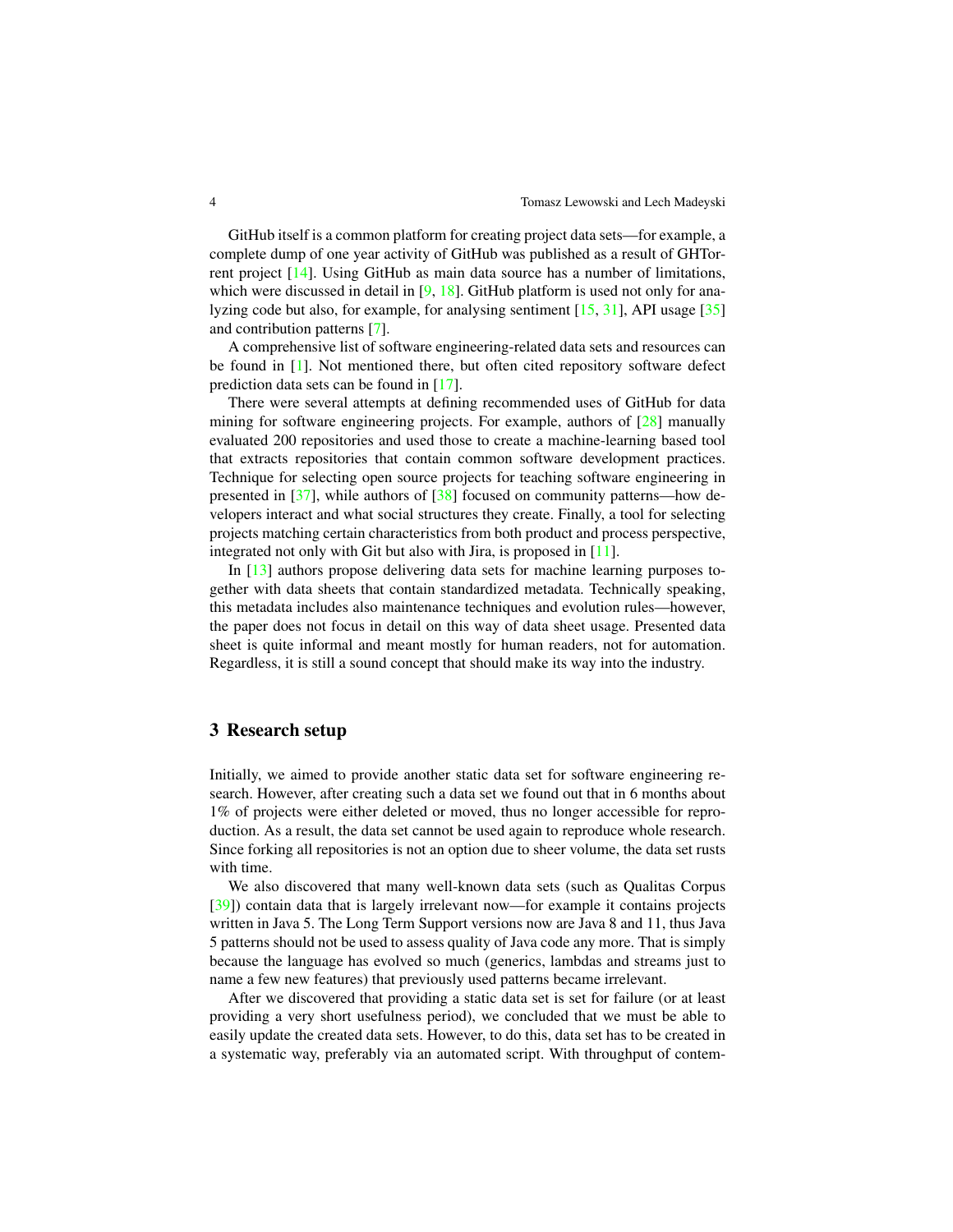porary servers any reasonable cloning for research purposes can be easily handled, therefore loading the data and calculating all needed metrics does not need to be cached for any reasons other than archiving and providing reproducibility.

We decided to design such a script in a way that would be maximally flexible and would allow researchers to regenerate the data set easily. We concentrate solely on source code management and ignore any data related to project releases, issue management, licensing etc.

It is important to note that, while providing such a script will substantially improve study reproducibility, it is not a full substitute for including data set used during the research. That is because any script will refer to external APIs and databases which are out of researcher's control. Due to that, their content may (and will) change, and responses will typically yield different results, especially months or years after the original study is completed.

Our main requirement was making the rules completely self-tuning, so that it would not be important whether they are applied to languages with massive communities or to ones with modest communities. Therefore, we decided to base nearly all filters on the data.

We decided to use the following numerical parameters for filtering:

- number of stargazers for a repository as a measure of popularity,
- number of forks of the repository<sup>[2](#page-0-0)</sup> as a measure of popularity,
- number of commits in the main branch of a repository as a measure of maturity,
- total size (in bytes) of code in chosen language as a measure of project scale.

To simplify development we restricted ourselves to using GitHub as project source. Since we believe that most research should be performed only on active projects, we also added two conditions that assert that: the project is not archived (archived projects are no longer developed) and last push was during previous year and a half. We also use one more condition, this one related to project maturity—since we wanted to examine only projects which have some background, it became necessary to filter out ones that were created only recently. We arbitrarily—decided that a "mature" project should be available online for at least one full year, from the beginning to the end. As a result, in our study we selected 15 months (search was performed in March) to be the minimal lifetime of a project to be included in result data set. We also decided that it would be a reasonable assumption that companies provide industry-quality projects and therefore restricted our search for repositories to 30 biggest open source contributors amongst companies. This list of companies was created by [\[6\]](#page-11-14) and we did not attempt to further validate it. We did manually extract organizations that belong to given companies—for example, both *amzn* and *aws* belong to Amazon. We also added two big open source organizations - Apache Software Foundation and Eclipse Software Foundation.

For all numerical parameters we decided to remove the first quartile from the data set. Quartile is auto-tuned by existing projects, so we believe it is sufficient to filter out the most irrelevant repositories.

<sup>&</sup>lt;sup>2</sup> this also means that we rejected all forks and only left the main repository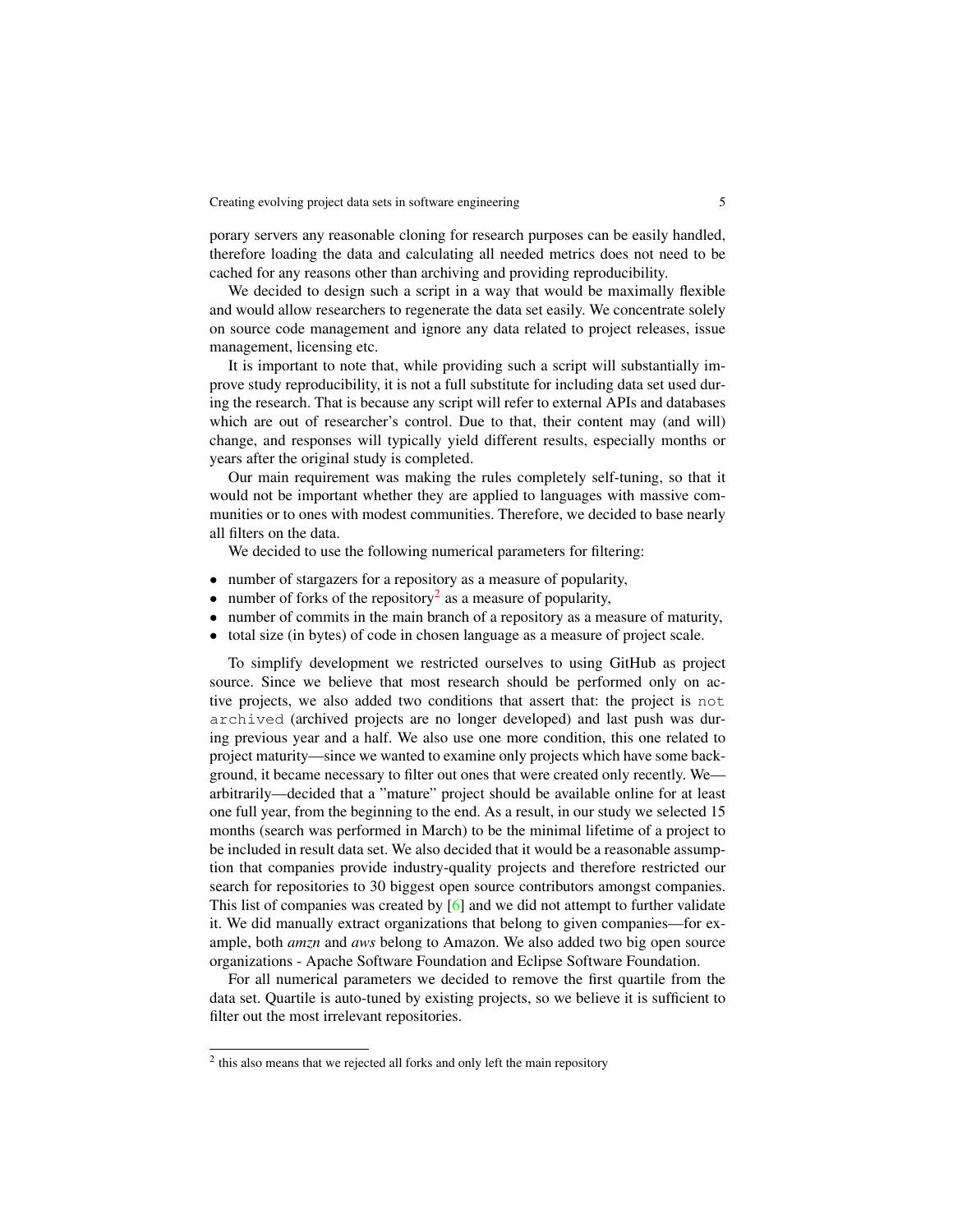A separate issue is the data actually provided in the data set—we firmly believe that no data that is easy to obtain should be included in a public data set for reasons other than study reproduction. Only fields that should be included in such a data set should be ones that either require lengthy computation, substantial expenses to obtain (for example proprietary tools or even manual inspection) or are likely to be gone or change location after some time. This means that a data set of classes should contain full paths to classes and their versions (commit SHA in Git) rather than their individual metrics, provided that classes are expected to be accessible during whole lifetime of a data set. On the other hand, number of forks, watchers or stargazers for a repository is likely to differ on another query, so it should be included in the data set.

There are several reasons why we believe that this is the right approach: first, such data sets are smaller and easier to maintain. Second, other researchers do not replicate data that could be wrong (for example due to a defect in metric calculation software). Third, it allows researchers to use arbitrary metrics. Of course, there are also downsides to this: data sets on proprietary data cannot be published, some data may not be accessible any more and researchers need to put more effort into gathering data. The last problem can be mitigated if data set-creating script contains also scripts that are used for metrics calculations.

In the next section we are going to answer the following research question:

#### RQ How efficient is our algorithm is finding industry-relevant Java projects?

To do that, we are going to create a data set for Java projects and manually assess the amount of them that can be classified as *industry-relevant projects*.

The performance metric that we will use to assess quality of created data set will be precision, defined as:

$$
\frac{P_r}{P_a} \tag{1}
$$

Where  $P_r$  is the number of industry-relevant projects in the data set and  $P_a$  is the number of all projects in the data set.

We believe that precision is by far the best metric for our use case. First, the research is conducted on open source software, which means that most industrial (i.e., by definition, industry-relevant) projects will not be retrieved. Second, we further restrict ourselves to GitHub, abandoning any potential industry-relevant repositories that are hosted on BitBucket, Gitlab, SourceForge, Savannah or any other server. Since we have no chance of accessing a lot of relevant repositories, the real recall will be low even if we retrieve all relevant repositories from GitHub.

We believe this is not an issue, because in industry we do not expect developers to be familiar with hundreds of projects. Since recall cannot be critical for real developers to learn concepts in software engineering, it also should not be critical for machine learning models. Consequently, we are only interested in two aspects: that the data set would represent what it is supposed to (whatever that means for a specific data set) and that precision of the data set is high (again: whatever that means for any specific case).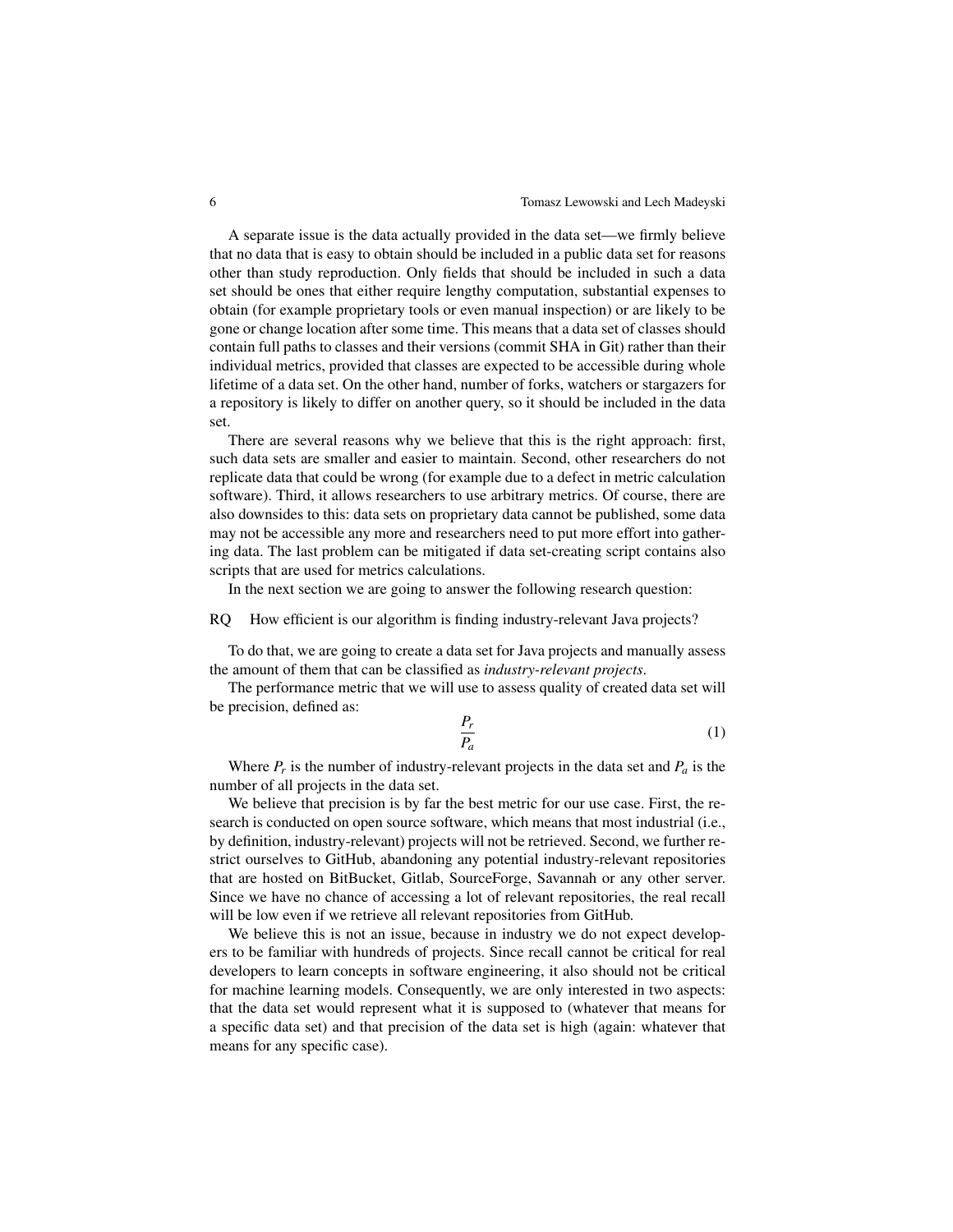To answer our research question we manually inspect a data set of Java projects obtained using our algorithm. The data set contains 792 projects. What is necessary to reproduce or build upon our research is publicly available in the 0.3.0 version of reproducer R package accessible from CRAN  $[27]$ , the official repository of R packages, as our goal is to promote reproducibility of research in software engineering  $[25]$  by supporting research papers by the related R package (e.g., see [\[26\]](#page-12-14)). We do not include data acquisition and processing script in the paper, as it would greatly increase the volume of it without adding significant value.

We define industry-relevant projects as ones that fulfill all of the following requirements:

- has a project website with documentation or reasonable in-repository documentation,
- provides an installer, package in a package repository (e.g. Maven Central or npm.org) or detailed installation instructions,
- has a way of reporting defects or providing support (e.g. Google Groups, GitHub Issues, Gitter),
- is not a set of samples, exercises and example code.

We do not set any other requirements for a project to be considered industryrelevant. In particular, we put no constraints on project domain and we do not require any specific development techniques (e.g. usage of Continuous Integration or any specific build system). The rationale for such approach is that, while we do not exactly know what characteristics do industrial projects have when it comes to source code, they definitely are treated differently than proof-of-concepts and pet projects in the area of project and product management. Therefore, we are looking for projects that present a decent level of maturity and newcomer-friendliness. These are projects that have documentation, relatively simple way of trying out and some way of reporting defects. Having a support channel is an additional plus, but not a must.

Some of the projects are graded as half-industrial—for example ones that have poor documentation but are very simple projects (still important, so may be industryrelevant) or ones that have everything else set up, but repository does not mention any support.

#### <span id="page-6-0"></span>4 Results

During research we encountered several interesting repositories: ones that turned out to be copies, ones that were discontinued, ones that are clones of each other. Each such case was clearly marked in the source data and can be inspected at any time.

Our data set contained a total of 792 repositories from 37 GitHub organizations, with a minimum of 1 repository (baidu, greenplum) and maximum of 334 (apache). 365 repositories came from companies, the biggest contributors being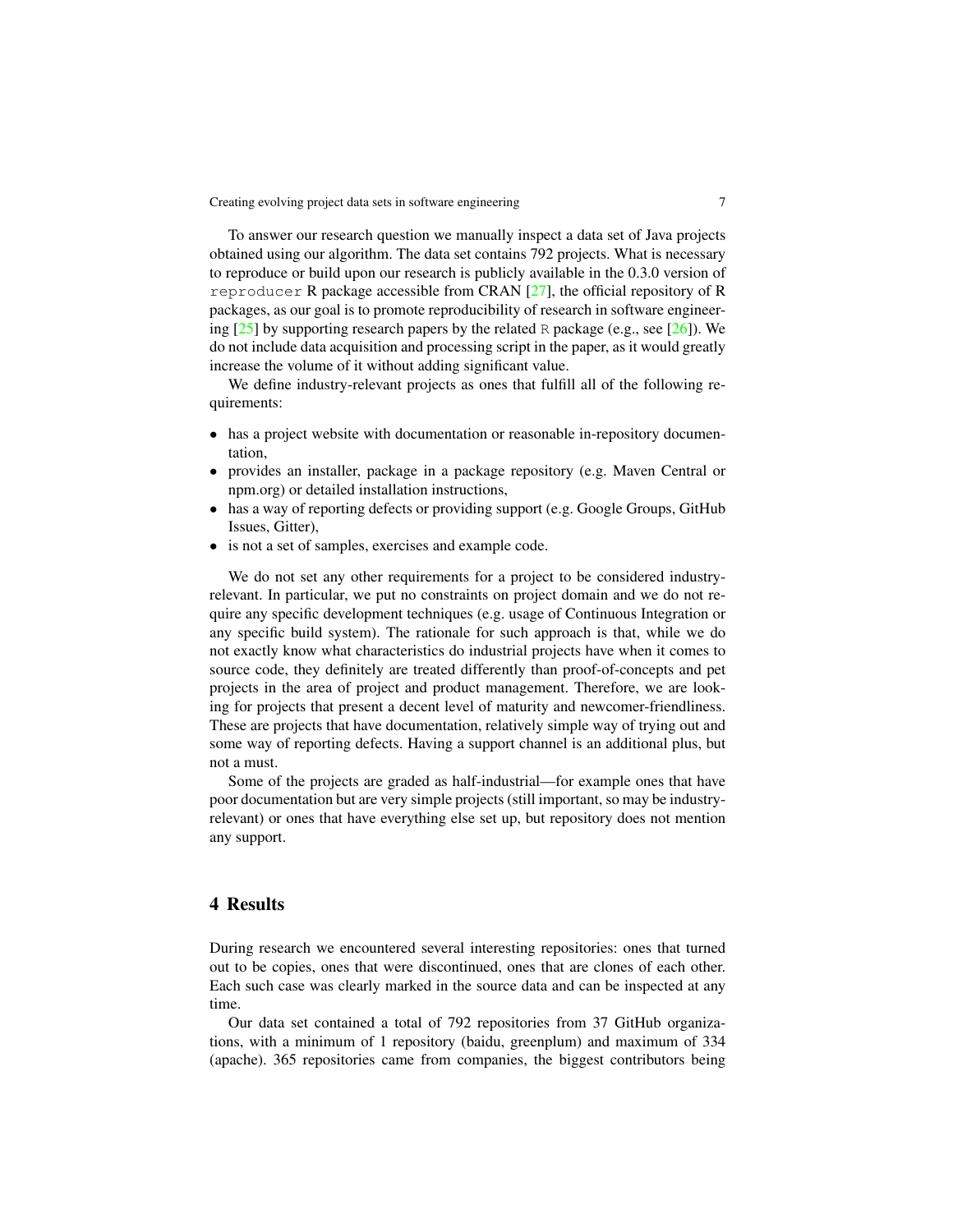Pivotal, Google, Amazon and Microsoft, while 427 came from biggest software foundations—Apache, Eclipse and Mozilla.

Entire data set with acquired industry-relevance values is published in 0.3.0 version of reproducer R package accessible from CRAN [\[27\]](#page-12-12), the official repository of R packages.

## *4.1 RQ: How efficient is our algorithm is finding industry-relevant projects?*

Out of 792 projects, 517 were assessed entirely industry-relevant and another 118 were assessed semi-relevant. Out of remaining 157 projects 52 were already obsolete—either due to pushing old commits or deprecated during the year— 61 were samples, examples, playgrounds, tests or other kind of non-stable code, and remaining 44 did not contain proper documentation, means of installation and support. Out of the 61 sample repositories, 33 contained at least one of words: "sample", "example", "demo" in repository or organization name.

Precision calculated from numbers above is 0.65 for entirely industry-relevant projects and 0.80 for semi-relevant projects.

## <span id="page-7-0"></span>5 Discussion

The technique we provided lets researchers describe some basic features of a data set without constraining them to static values. While research done on different data sets will obviously yield slightly different results, those can be interpreted as a change in industry trends, which is an extremely important issue for software engineering.

Presented method achieves precision between 0.65 and 0.80 on Java projects, which means that it can be used for creating project data sets and as a baseline technique. This result can still be substantially improved, but it is a reasonable starting point for future research.

Interestingly, most industry-relevant projects come from Apache Foundation. While at first this seems surprising, many companies donate mature open source projects to open source foundations. For example, Apache Hive was donated by Facebook, and Kafka was donated by LinkedIn. Apache Foundation provides some infrastructure for projects which company-driven ones may lack—for example a public Jira instance and mailing lists. Additionally, both Apache and Eclipse foundations require projects to go through incubation phase, which may also improve overall rating of their projects.

We argue that even though precision of this technique may be lower than precision of simply picking a number of repositories with highest stargazer/fork count, it yields data set with much more variety.

Projects that were not analyzed in this study belong to two main groups: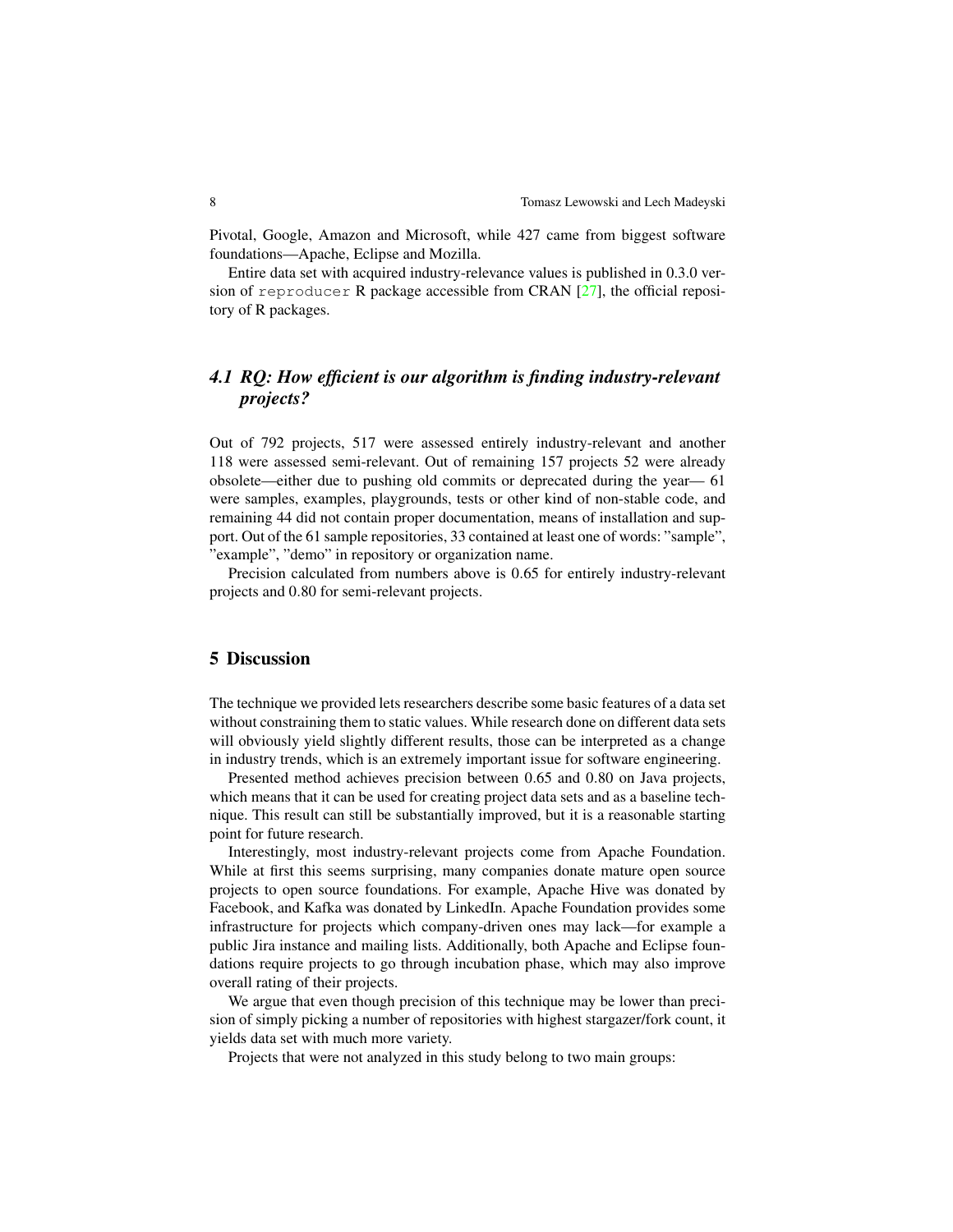- 1. projects developed by a company that is not one of top open-source committers,
- 2. projects too small or too niche to be included.

While we intentionally omitted group 2, group 1 is something we might want to consider including in future versions of the script. In particular, companies that develop only a single, big product—product like Neo4J, Nexus, OrientDB or ElasticSearch—are excluded from the data set, regardless of the fact that they are absolutely industrial-grade projects, sometimes top of their domain.

## <span id="page-8-0"></span>6 Threats to validity

Like every research, this one also has its drawbacks.

## *6.1 Construct validity*

We claim that data set obtained with the technique described in this paper should be a reasonable choice for industry-relevant data set. However, it should not be understood as universally the best choice for any research on software engineering even if it is a good starting point due to industry-relevance. Of course, since the assessment of industry-relevance is performed manually, there is always a risk of misclassification—to address this issue, we provide used data set, together with gathered values for manually assessed fields.

#### *6.2 Internal validity*

One may rightly argue that the boundary set on the first quartile is arbitrary the second or third one would be just as good. Perhaps some other percentile might do as well—while each of those approaches would be technically valid, some initial cutoff point had to be selected. We do envision further extending this research with verifying the best cutoff point.

The range of *active projects* is also something that is open for discussion depending on the range the research is made on, half a year may be either too long or too short period. Obviously, other fixed parts of the query (such as cutoff creation date or cutting off only the first quartile) are also subject to further tuning and are more of an reasonable assumption than a fixed rule.

Some of the conditions we chose may filter out projects that are relevant—for example, *creation date* refers to project, and not repository. This means that if a project is migrated from a different platform recently, it will not be detected. Since GitHub is the biggest open source platform [\[36\]](#page-13-8) and companies analyzed already do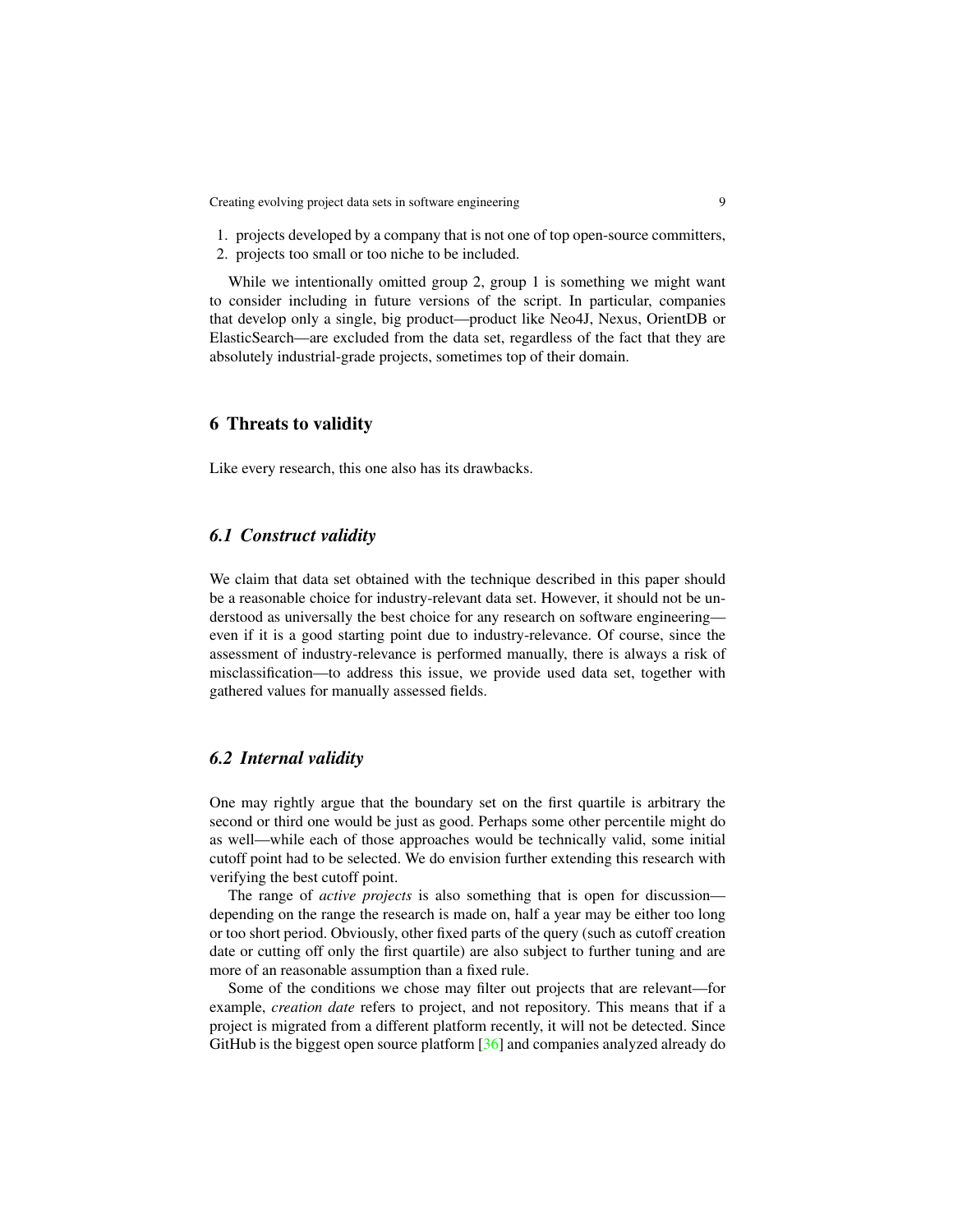have GitHub accounts, we believe that amount of projects that fall into this category is negligible.

Manual verification is always a point of failure, omission and mistake, and we probably did not manage to avoid them. However, we performed the process scrutinously and provide full replication package and verification data set, so other researchers can vet us.

As always with dedicated software, there is a risk that the application we wrote contains undiscovered defects. While we did our best to test it and peer-reviewed it, possibility of defects cannot be diminished. For example, one of activity filters we set up—last push to the repository after beginning of 2018—did not work as intended. While it did find relevant pushes from GitHub perspective, the actual commit could have been implemented months or even years earlier. Unfortunately, that is an intrinsic problem which cannot be rectified by using date of last commit—Git commits use local system clock, thus are also not entirely reliable.

#### *6.3 External validity*

Obtained data set contains only projects in which Java is the dominant language. However, there are no fixed constraints on language in the method—as long as GitHub API provides all the fields needed and language is recognized (and virtually all are recognized), projects from any language can be fetched.

While we do rely on open source projects, we also constrain ourselves to projects hosted or mirrored on GitHub. While GitHub is the biggest repository of open source projects [\[36\]](#page-13-8), there are also other significant players like SourceForge, GitLab and BitBucket.

The study utilizes lists of repositories from the companies that have most open source activity. However, this list will change in time, and its size is not set in stone. To acquire the freshest version of this list, the research done in [\[6\]](#page-11-14) must be redone. In particular, we omit relatively small companies with substantial industry impact, such as JFrog or Neo4J. Our study used Java as language for validation—while we believe that is a reasonable choice, that may unintentionally mask a bias problem companies that invest most in open source do not necessarily invest most in open source projects matching required profiles. This should not be a big problem for Java—ranked in the TOP3 TIOBE index for many years now [\[4\]](#page-11-15), but will become a problem once we start creating data sets for less popular technologies, for example Rust or Ruby.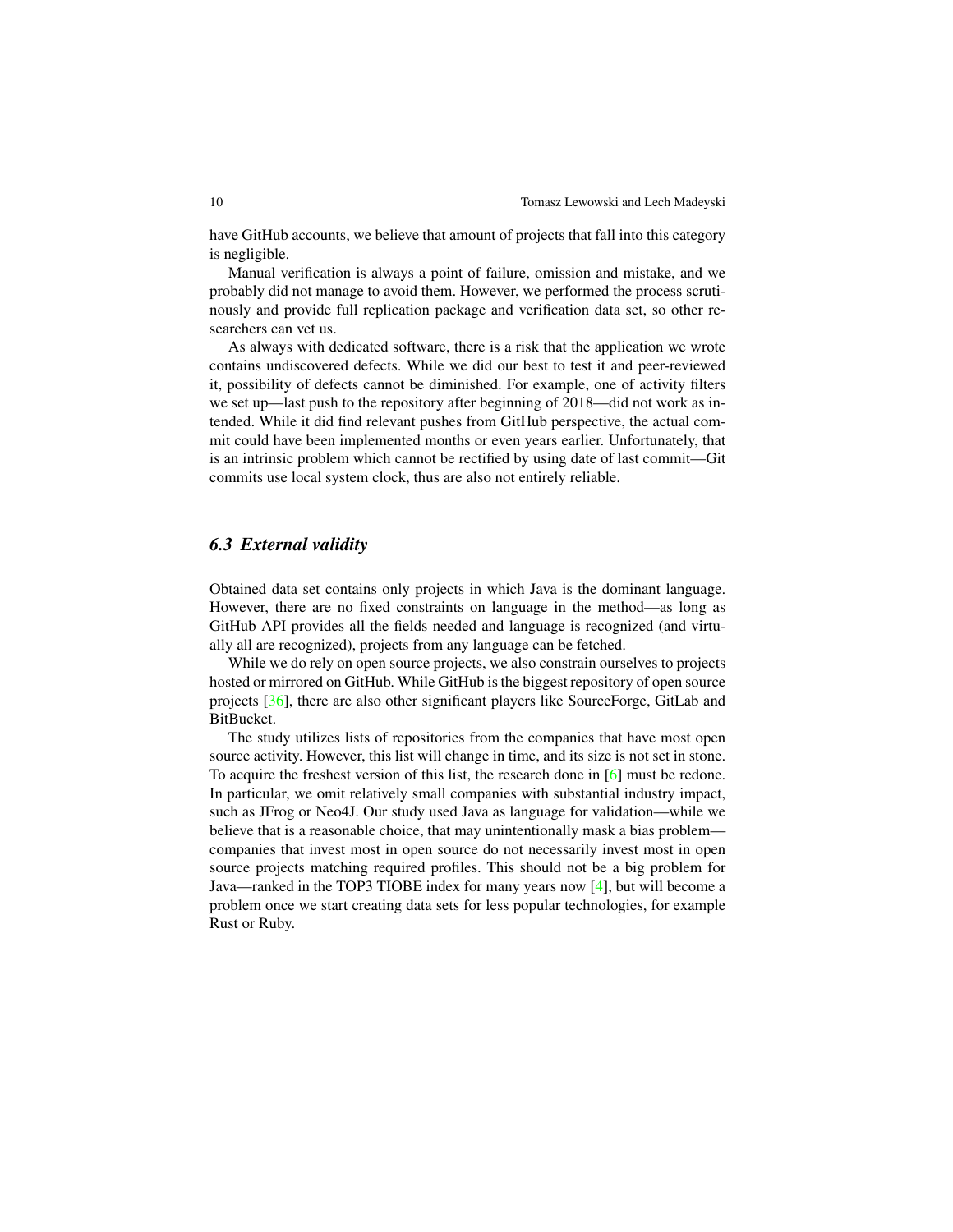## <span id="page-10-0"></span>7 Future work

It is still necessary to utilize the technique in real research to prove its usefulness. We encourage all researchers to not only use the example data set but also provided script to create their own data sets.

A huge chunk of work that needs to be done is to provide a reasonable way to provide access to evolving data sets. For source code this function is done by version control systems and binary artifact repositories. Similar techniques are also used in some databases and document stores. However, for data sets we would need to focus on the metadata of the data set. An open repository for evolving data sets is something still to be published.

As for the project data set creation technique we presented here—initial assessment of industry-relevance was done and successful, but further research is still needed. In particular, we will verify whether the industry-relevance property holds for other programming languages and whether precision alone is indeed sufficient metric to make data set usable. While this was our initial assumption, it is by no means obvious and requires further verification.

As for the provided script itself, its big drawback is a hard-coded list of used groups and users. While these groups and users were taken from previous research [\[6\]](#page-11-14), open-source involvement of companies changes with time, and we should take this into account as well when creating a project data set. List of groups and users from which repositories are analyzed should also be dynamic and decided in run time, or it could be another evolving data set.

#### <span id="page-10-1"></span>8 Conclusions

We firmly believe that the model of evolving data sets presented in this paper is the way to shape the future of software engineering research. Providing this kind of facility would allow us, researchers, to investigate not only state of software development at given point of time, but also its evolution on large scale, in many dimensions. This already happens for source code with version control, it is the right time for it to enter data science. This kind of data sets would have to co-exist with traditional, static data sets—still required for study reproduction.

We also presented a technique for obtaining industry-relevant data sets from GitHub open source repository. We focused only on the source code repository, ignoring anything else related to the project (such as issue tracker, mailing list or support forums). We carefully evaluated returned projects and manually assessed precision of algorithm was between 0.65 and 0.80 for Java repositories, which means that between 0.65 and 0.80 of returned projects are industry-relevant.

Acknowledgements This work has been conducted as a part of research and development project POIR.01.01.01-00-0792/16 supported by the National Centre for Research and Development (NCBiR). We would like to thank Tomasz Korzeniowski and Marek Skrajnowski from *code quest*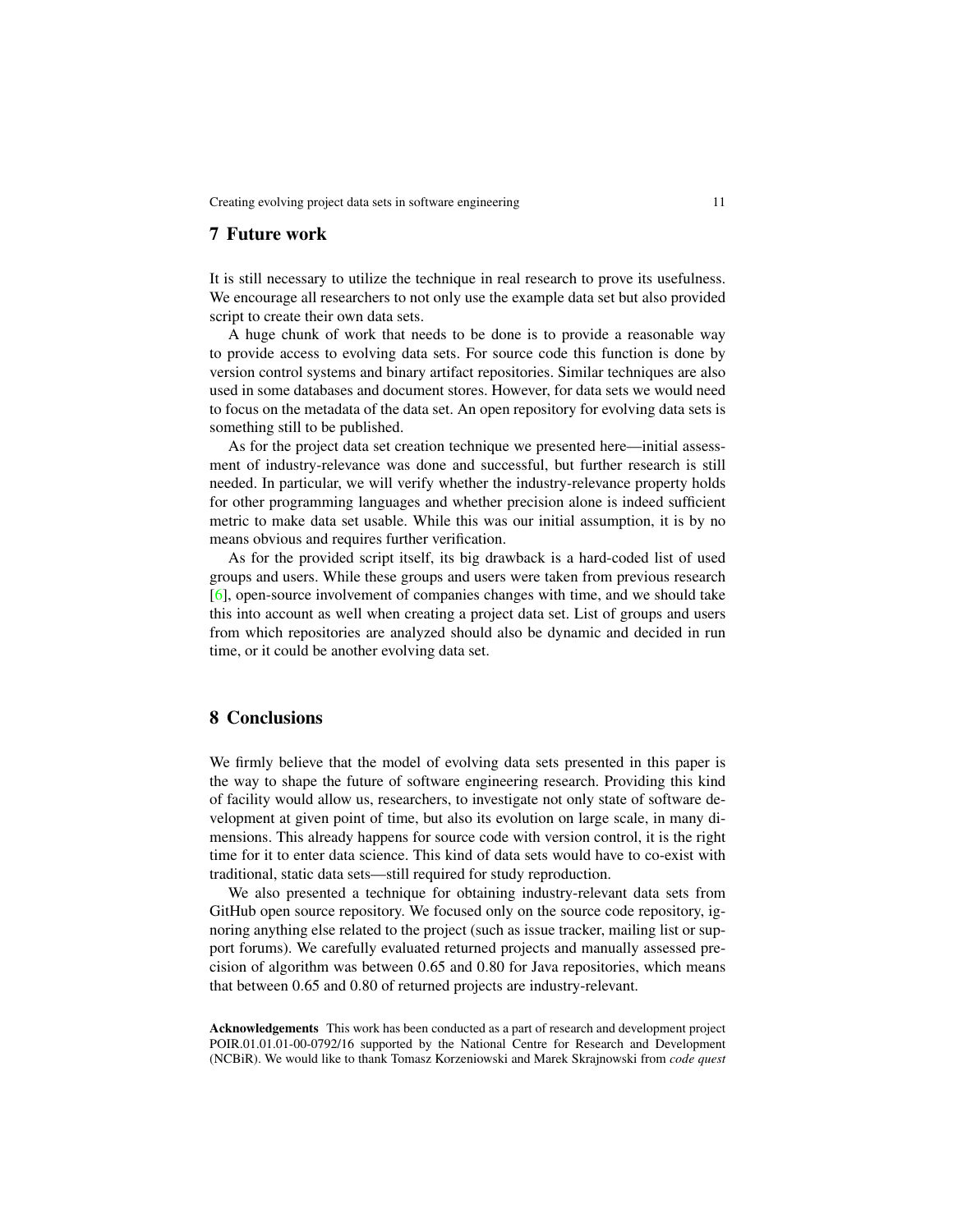*sp. z o.o.* for all of the comments and feedback from the real-world software engineering environment.

### References

- <span id="page-11-11"></span>1. Awesome empirical software engineering resources. [https://github.com/](https://github.com/dspinellis/awesome-msr) [dspinellis/awesome-msr](https://github.com/dspinellis/awesome-msr). Accessed: 2019-03-31
- <span id="page-11-6"></span>2. dat:// — a peer-to-peer protocol. <https://datproject.org/>. Accessed: 2019-04-23
- <span id="page-11-5"></span>3. Open-source version control system for machine learning projects. <https://dvc.org/>. Accessed: 2019-04-23
- <span id="page-11-15"></span>4. Tiobe index. <https://www.tiobe.com/tiobe-index/>. Accessed: 2019-04-24
- <span id="page-11-0"></span>5. Arisholm, E., Gallis, H., Dybå, T., Sjøberg, D.I.K.: Evaluating Pair Programming with Respect to System Complexity and Programmer Expertise. IEEE Transactions on Software Engineering  $33(2)$ , 65–86 (2007)<br>Asay, M.: Who
- <span id="page-11-14"></span>6. Asay, M.: Who really contributes to open source (2018). URL [https://www.infoworld.com/article/3253948/](https://www.infoworld.com/article/3253948/who-really-contributes-to-open-source.html) [who-really-contributes-to-open-source.html](https://www.infoworld.com/article/3253948/who-really-contributes-to-open-source.html). [Online; posted 7-February-2018; Accessed 23-April-2019]
- <span id="page-11-10"></span>7. Badashian, A.S., Esteki, A., Gholipour, A., Hindle, A., Stroulia, E.: Involvement, contribution and influence in github and stack overflow. In: Proceedings of 24th Annual International Conference on Computer Science and Software Engineering, CASCON '14, pp. 19–33. IBM Corp., Riverton, NJ, USA (2014). URL [http://dl.acm.org/citation.cfm?id=](http://dl.acm.org/citation.cfm?id=2735522.2735527) [2735522.2735527](http://dl.acm.org/citation.cfm?id=2735522.2735527)
- <span id="page-11-2"></span>8. Bird, C., Pattison, D., D'Souza, R., Filkov, V., Devanbu, P.: Latent social structure in open source projects. In: Proceedings of the 16th ACM SIGSOFT International Symposium on Foundations of Software Engineering, SIGSOFT '08/FSE-16, pp. 24–35. ACM, New York, NY, USA (2008). DOI 10.1145/1453101.1453107. URL [http://doi.acm.org/10.](http://doi.acm.org/10.1145/1453101.1453107) [1145/1453101.1453107](http://doi.acm.org/10.1145/1453101.1453107)
- <span id="page-11-8"></span>9. Cosentino, V., Izquierdo, J.L.C., Cabot, J.: Findings from github: Methods, datasets and limitations. In: 2016 IEEE/ACM 13th Working Conference on Mining Software Repositories (MSR), pp. 137–141 (2016). DOI 10.1109/MSR.2016.023
- <span id="page-11-1"></span>10. Dybå, T., Dingsøyr, T.: Empirical studies of agile software development: A systematic review. Information and Software Technology 50(9-10), 833–859 (2008)
- <span id="page-11-12"></span>11. Falessi, D., Smith, W., Serebrenik, A.: Stress: A semi-automated, fully replicable approach for project selection. In: 2017 ACM/IEEE International Symposium on Empirical Software Engineering and Measurement (ESEM), pp. 151–156 (2017)
- <span id="page-11-4"></span>12. Filo, T.G., Bigonha, M.A., Ferreira, K.A.: Statistical dataset on software metrics in object- ´ oriented systems. SIGSOFT Softw. Eng. Notes 39(5), 1–6 (2014). DOI 10.1145/2659118. 2659130. URL <http://doi.acm.org/10.1145/2659118.2659130>
- <span id="page-11-13"></span>13. Gebru, T., Morgenstern, J.H., Vecchione, B., Vaughan, J.W., Wallach, H.M., Daume, H., Craw- ´ ford, K.: Datasheets for datasets. CoRR abs/1803.09010 (2018)
- <span id="page-11-7"></span>14. Gousios, G.: The ghtorent dataset and tool suite. In: Proceedings of the 10th Working Conference on Mining Software Repositories, MSR '13, pp. 233–236. IEEE Press, Piscataway, NJ, USA (2013). URL <http://dl.acm.org/citation.cfm?id=2487085.2487132>
- <span id="page-11-9"></span>15. Guzman, E., Azocar, D., Li, Y.: Sentiment analysis of commit comments in github: An empir- ´ ical study. In: Proceedings of the 11th Working Conference on Mining Software Repositories, MSR 2014, pp. 352–355. ACM, New York, NY, USA (2014). DOI 10.1145/2597073.2597118. URL <http://doi.acm.org/10.1145/2597073.2597118>
- <span id="page-11-3"></span>16. Habayeb, M., Miranskyy, A., Murtaza, S.S., Buchanan, L., Bener, A.: The firefox temporal defect dataset. In: Proceedings of the 12th Working Conference on Mining Software Repositories, MSR '15, pp. 498–501. IEEE Press, Piscataway, NJ, USA (2015). URL <http://dl.acm.org/citation.cfm?id=2820518.2820597>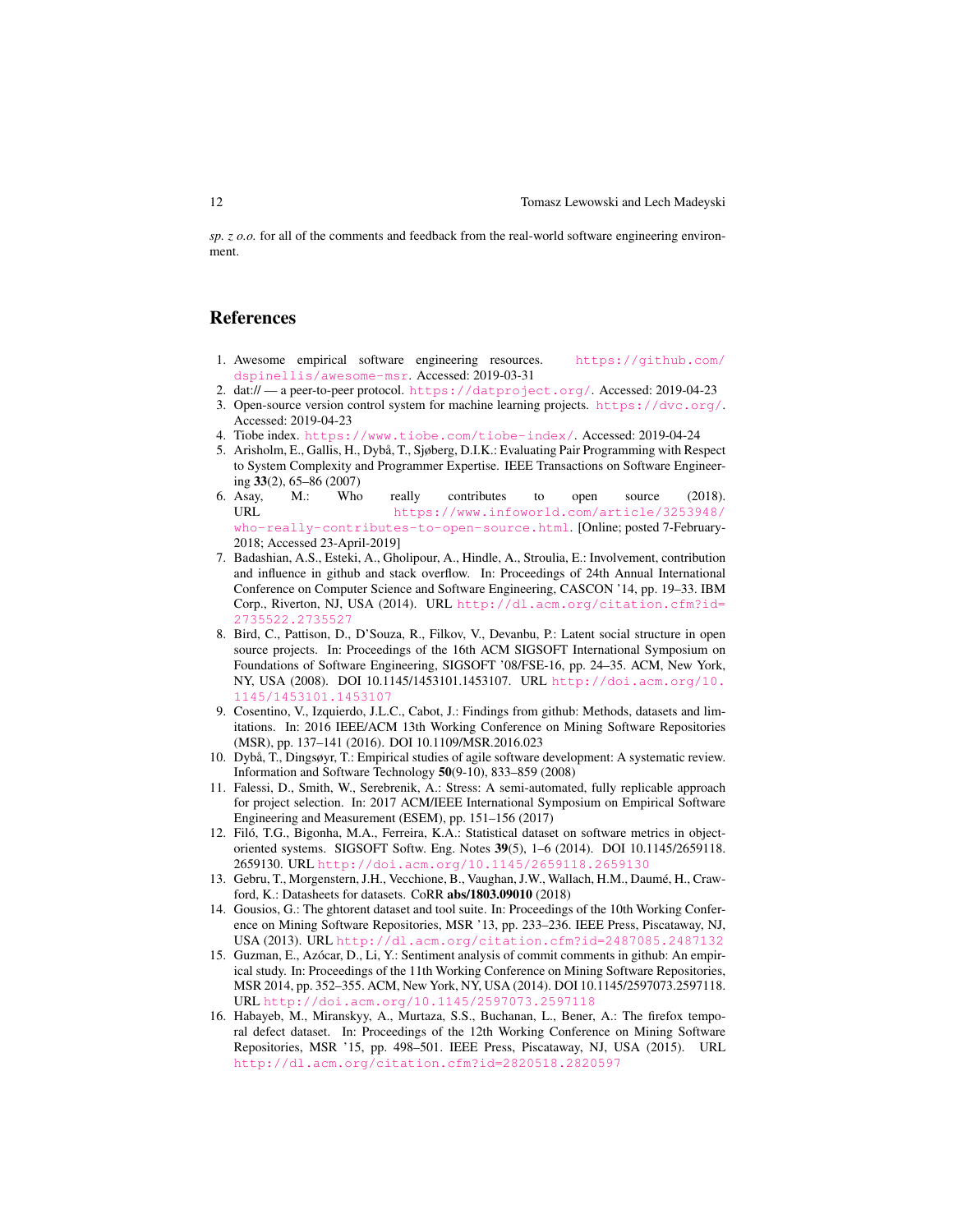- <span id="page-12-10"></span>17. Jureczko, M., Madeyski, L.: Towards identifying software project clusters with regard to defect prediction. In: PROMISE'2010: Proceedings of the 6th International Conference on Predictive Models in Software Engineering, pp. 9:1–9:10. ACM (2010). DOI 10.1145/1868328. 1868342
- <span id="page-12-8"></span>18. Kalliamvakou, E., Gousios, G., Blincoe, K., Singer, L., German, D.M., Damian, D.: The promises and perils of mining github. In: Proceedings of the 11th Working Conference on Mining Software Repositories, MSR 2014, pp. 92–101. ACM, New York, NY, USA (2014). DOI 10.1145/2597073.2597074. URL [http://doi.acm.org/10.1145/2597073.](http://doi.acm.org/10.1145/2597073.2597074) [2597074](http://doi.acm.org/10.1145/2597073.2597074)
- <span id="page-12-3"></span>19. Lamastra, C.R.: Software innovativeness. a comparison between proprietary and free/open source solutions offered by italian smes. R&D Management 39(2), 153–169 (2009). DOI 10. 1111/j.1467-9310.2009.00547.x. URL [https://onlinelibrary.wiley.com/doi/](https://onlinelibrary.wiley.com/doi/abs/10.1111/j.1467-9310.2009.00547.x) [abs/10.1111/j.1467-9310.2009.00547.x](https://onlinelibrary.wiley.com/doi/abs/10.1111/j.1467-9310.2009.00547.x)
- <span id="page-12-6"></span>20. Lamkanfi, A., Pérez, J., Demeyer, S.: The eclipse and mozilla defect tracking dataset: A genuine dataset for mining bug information. In: 2013 10th Working Conference on Mining Software Repositories (MSR), pp. 203–206 (2013). DOI 10.1109/MSR.2013.6624028
- <span id="page-12-4"></span>21. MacCormack, A., Rusnak, J., Baldwin, C.Y.: Exploring the structure of complex software designs: An empirical study of open source and proprietary code. Management Science 52(7), 1015–1030 (2006). DOI 10.1287/mnsc.1060.0552. URL [https://doi.org/10.1287/](https://doi.org/10.1287/mnsc.1060.0552) [mnsc.1060.0552](https://doi.org/10.1287/mnsc.1060.0552)
- <span id="page-12-0"></span>22. Madeyski, L.: Test-Driven Development: An Empirical Evaluation of Agile Practice. Springer, (Heidelberg, London, New York) (2010). DOI 10.1007/978-3-642-04288-1
- <span id="page-12-5"></span>23. Madeyski, L.: Training data preparation method. Tech. rep., *code quest* (research project NCBiR POIR.01.01.01-00-0792/16) (2019)
- <span id="page-12-1"></span>24. Madeyski, L., Kawalerowicz, M.: Continuous Test-Driven Development: A Preliminary Empirical Evaluation using Agile Experimentation in Industrial Settings. In: Towards a Synergistic Combination of Research and Practice in Software Engineering, *Studies in Computational Intelligence*, vol. 733, pp. 105–118. Springer (2018). DOI {10.1007/978-3-319-65208-5\ textunderscore8}
- <span id="page-12-13"></span>25. Madeyski, L., Kitchenham, B.: Would wider adoption of reproducible research be beneficial for empirical software engineering research? Journal of Intelligent & Fuzzy Systems 32(2), 1509–1521 (2017). DOI 10.3233/JIFS-169146
- <span id="page-12-14"></span>26. Madeyski, L., Kitchenham, B.: Effect Sizes and their Variance for AB/BA Crossover Design Studies. Empirical Software Engineering 23(4), 1982–2017 (2018). DOI 10.1007/ s10664-017-9574-5
- <span id="page-12-12"></span>27. Madeyski, L., Kitchenham, B.: reproducer: Reproduce Statistical Analyses and Meta-Analyses (2019). URL http://madeyski.e-informatyka. URL [http://madeyski.e-informatyka.](http://madeyski.e-informatyka.pl/reproducible-research/) [pl/reproducible-research/](http://madeyski.e-informatyka.pl/reproducible-research/). R package version (http://CRAN.Rproject.org/package=reproducer)
- <span id="page-12-11"></span>28. Munaiah, N., Kroh, S., Cabrey, C., Nagappan, M.: Curating github for engineered software projects. Empirical Software Engineering 22(6), 3219–3253 (2017)
- <span id="page-12-7"></span>29. Ohira, M., Kashiwa, Y., Yamatani, Y., Yoshiyuki, H., Maeda, Y., Limsettho, N., Fujino, K., Hata, H., Ihara, A., Matsumoto, K.: A dataset of high impact bugs: Manually-classified issue reports. In: 2015 IEEE/ACM 12th Working Conference on Mining Software Repositories, pp. 518–521 (2015). DOI 10.1109/MSR.2015.78
- <span id="page-12-2"></span>30. Ortu, M., Destefanis, G., Adams, B., Murgia, A., Marchesi, M., Tonelli, R.: The jira repository dataset: Understanding social aspects of software development. In: Proceedings of the 11th International Conference on Predictive Models and Data Analytics in Software Engineering, PROMISE '15, pp. 1:1–1:4. ACM, New York, NY, USA (2015). DOI 10.1145/2810146. 2810147. URL <http://doi.acm.org/10.1145/2810146.2810147>
- <span id="page-12-9"></span>31. Pletea, D., Vasilescu, B., Serebrenik, A.: Security and emotion: Sentiment analysis of security discussions on github. In: Proceedings of the 11th Working Conference on Mining Software Repositories, MSR 2014, pp. 348–351. ACM, New York, NY, USA (2014). DOI 10.1145/ 2597073.2597117. URL <http://doi.acm.org/10.1145/2597073.2597117>